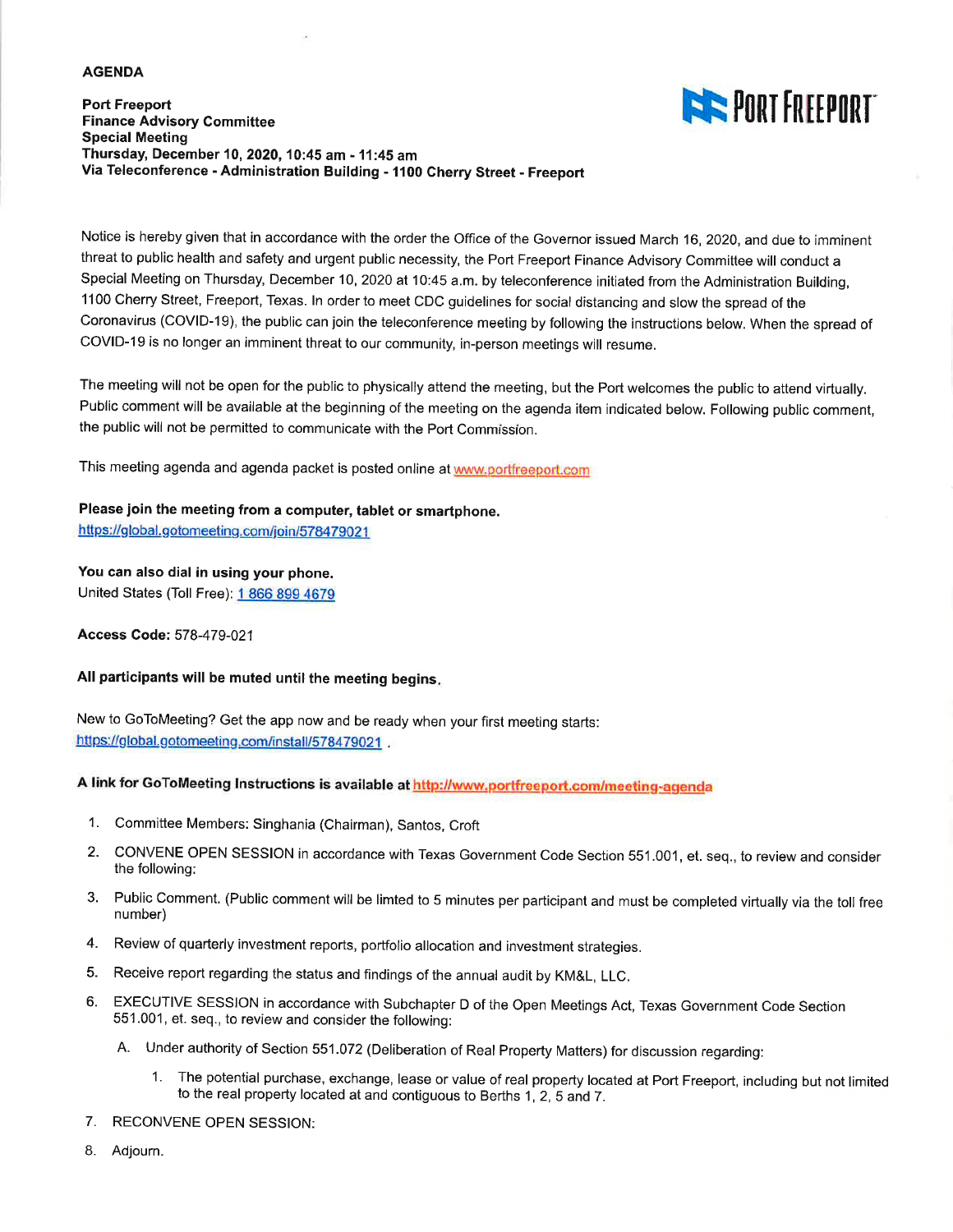The Committee does not anticipate going into a closed session under Chapter 551 of the Texas Government Code at this meeting for any other items on the agenda, however, if necessary, the Committee may go into a closed session as permitted by law regarding any item on the agenda

Flyer/

Phyllis Saathoff, Executive Director/CEO **PORT FREEPORT** 

In compliance with the Americans with Disabilities Act, the District will provide for reasonable accommodations for persons attending its functions. Requests should be received at least 24 hours in advance.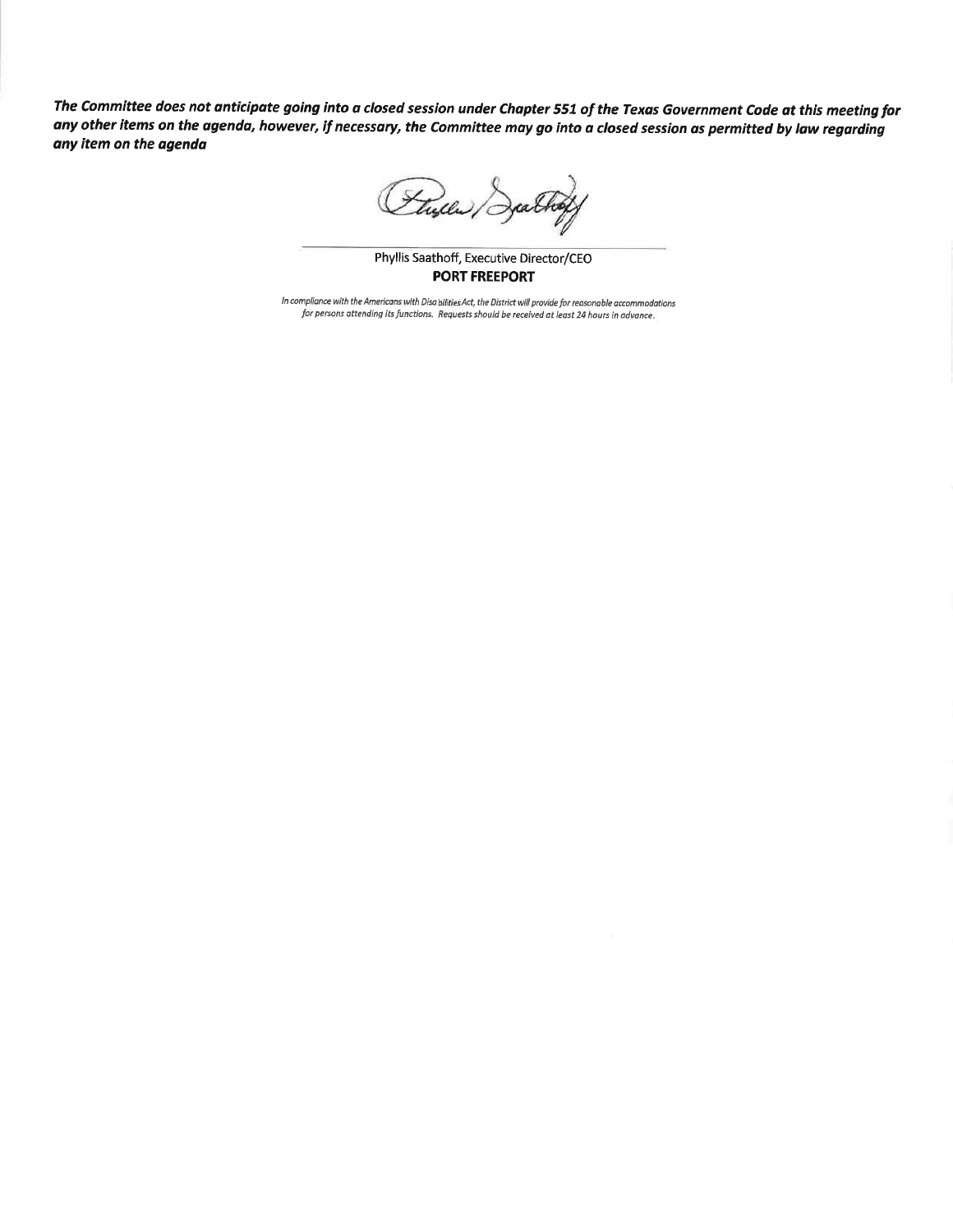## Port Freeport Finance Committee Investment Review

### Portfolio position as of 9/30/20

| <b>Money Markets</b>           | \$<br>10,118,916  | 7.1%  |
|--------------------------------|-------------------|-------|
| TexPool                        | 52,320,720        | 36.6% |
| <b>Certificates of Deposit</b> | 2,340,000         | 1.6%  |
| Treasury Notes                 | 77,204,000        | 54.0% |
| Agency                         | 1,010,000         | 0.7%  |
| TOTAL                          | \$<br>142,993,635 |       |



### 10/1/20-12/31/20 MATURITIES \$ 74,862,000

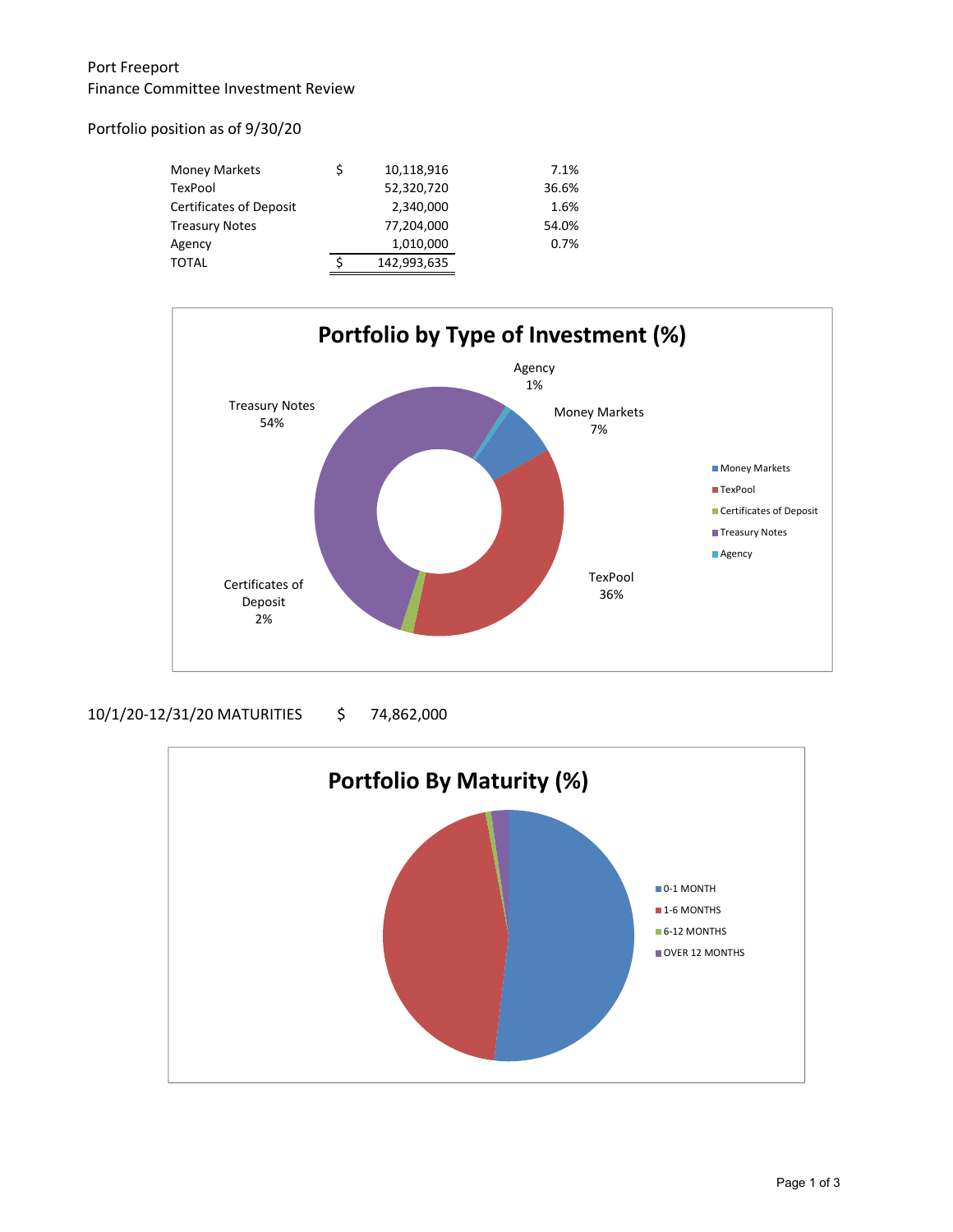#### Port Freeport Finance Committee Investment Review

|                                                         | Unrestricted: |             |    | Restricted:       |  |
|---------------------------------------------------------|---------------|-------------|----|-------------------|--|
| <b>Current Cash &amp; Money Market:</b>                 |               |             |    |                   |  |
| Cash & MM accounts                                      | \$            | 13,643,542  |    | 702,374           |  |
| Texpool                                                 |               | 11,174,068  |    | 41,146,652        |  |
| Maturing in next 90 days:                               |               |             |    |                   |  |
| $Oct-20$                                                |               | 1,000,000   |    | 10,681,000        |  |
| <b>Nov-20</b>                                           |               | 9,788,000   |    | 21,449,000        |  |
| <b>Dec-20</b>                                           |               | 9,471,000   |    | 22,473,000        |  |
| <b>Total Funds Available</b>                            | -Ś            | 45,076,610  | \$ | 96,452,026        |  |
|                                                         |               |             |    |                   |  |
| <b>Estimated Cash Flow For Next Quarter</b>             |               |             |    |                   |  |
| <b>Estimated Revenues</b>                               | \$            | 7,532,621   | \$ |                   |  |
| Estimated expenses                                      |               | (2,780,455) |    |                   |  |
| <b>Debt Service</b>                                     |               |             |    | (3,373,134)       |  |
| Port Improvement Projects, estimated                    |               | (4,200,000) |    |                   |  |
| 2019 G.O. Bond Project Funds                            |               |             |    |                   |  |
| 2019A Revenue Bond Project Funds                        |               |             |    | (19,000,000)      |  |
| 2019B Revenue Bond Project Funds                        |               |             |    | (12,806,000)      |  |
| <b>Total Cash Flow</b>                                  | $\zeta$       | 552,166     |    | \$ (35, 179, 134) |  |
|                                                         |               |             |    |                   |  |
| <b>Excess (Shortfall) Cash Available for Investment</b> | \$            | 45,628,776  | Ś. | 61,272,892        |  |

# **Recommendation for excess cash‐ subject to market conditions:**

| Investments:                     |            |            |                                                 |
|----------------------------------|------------|------------|-------------------------------------------------|
| Cash & MM accounts               | 1,450,087  | 702,374    |                                                 |
| Texpool                          | 44,178,689 | 48,454,518 |                                                 |
| 3 month investment               |            | 11,381,000 |                                                 |
| 6-12 month investment            |            |            | - Agencies, Treasuries, Municipal or CD's       |
| 12-18 month investment           |            |            | - Agencies, Treasuries, Municipal or CD's       |
| 18 month investment              |            |            | - Agencies, Treasuries, Municipal or CD's       |
| 24 month investment              |            |            | 735.000 Agencies, Treasuries, Municipal or CD's |
| Total investment recommendations | 45,628,776 | 61,272,892 |                                                 |

Subject to Market Conditions/Interest Rate Conditions and Evaluated Daily.